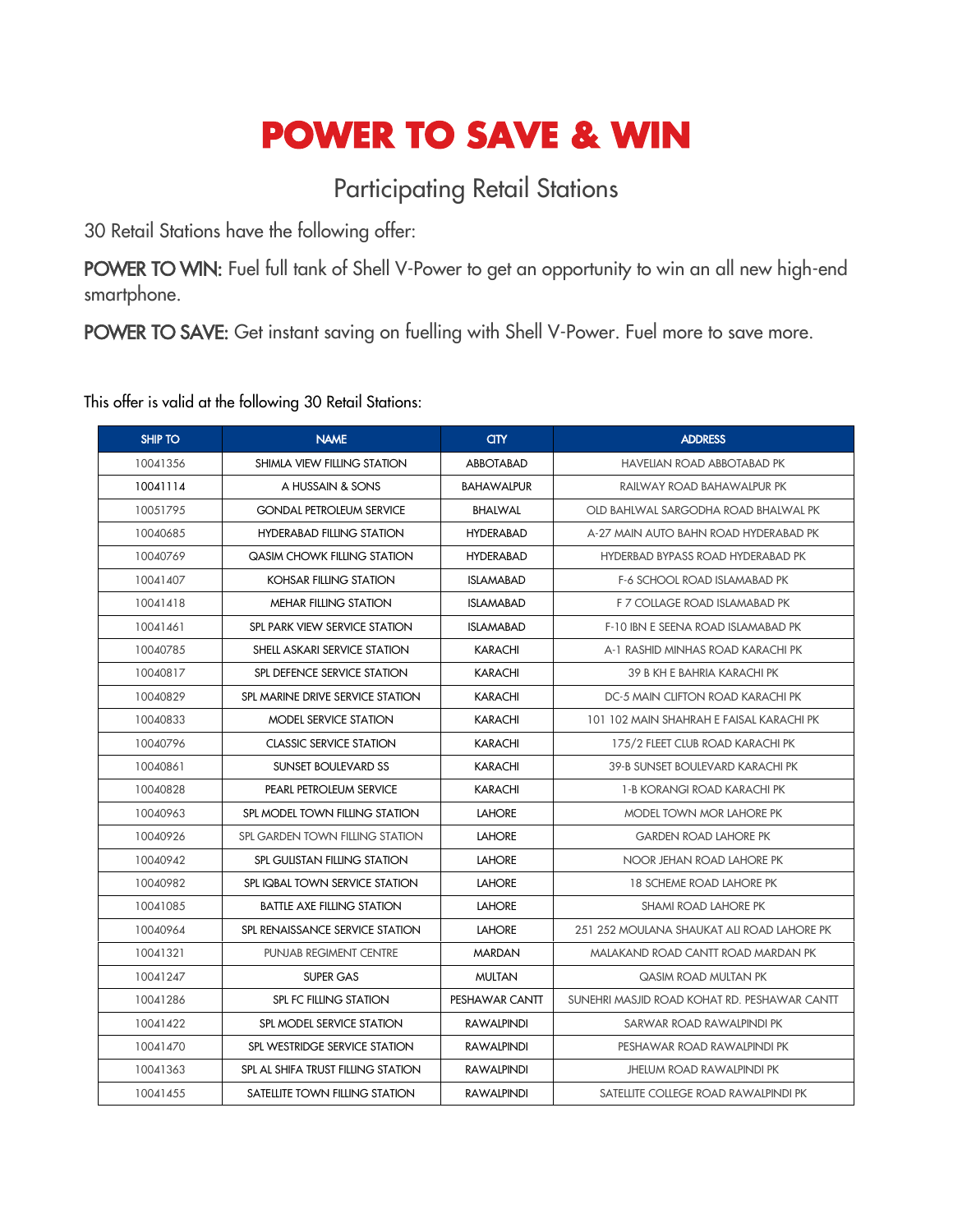| 1004171  | SPL RAWALPINDI FILLING STATION | <b>RAWALPINDI</b> | MUREE ROAD RAWALPINDI PK          |
|----------|--------------------------------|-------------------|-----------------------------------|
| 10041105 | UNITED FILLING STATION         | SARGODHA          | SARGODHA KHUSHAB ROAD SARGODHA PK |

In addition to the above offer, 153 Retail Stations have the following offer:

POWER TO WIN: fuel full tank of Shell V-Power to get an opportunity to win all new smartphones, smartwatches, and wireless bluetooth earbuds.

POWER TO SAVE: Get instant saving on fuelling with Shell V-Power. Fuel more to save more.

This offer is valid at the following 153 Retail Stations:

| <b>SHIP TO</b> | <b>NAME</b>                         | <b>CITY</b>       | <b>ADDRESS</b>                               |
|----------------|-------------------------------------|-------------------|----------------------------------------------|
| 10041356       | SHIMLA VIEW FILLING STATION         | <b>ABBOTABAD</b>  | <b>HAVELIAN ROAD ABBOTABAD PK</b>            |
| 10041114       | A HUSSAIN & SONS                    | <b>BAHAWALPUR</b> | RAILWAY ROAD BAHAWALPUR PK                   |
| 10051795       | <b>GONDAL PETROLEUM SERVICE</b>     | <b>BHALWAL</b>    | OLD BAHLWAL SARGODHA ROAD BHALWAL PK         |
| 10040685       | <b>HYDERABAD FILLING STATION</b>    | <b>HYDERABAD</b>  | A-27 MAIN AUTO BAHN ROAD HYDERABAD PK        |
| 10040769       | <b>QASIM CHOWK FILLING STATION</b>  | <b>HYDERABAD</b>  | HYDERBAD BYPASS ROAD HYDERABAD PK            |
| 10041407       | <b>KOHSAR FILLING STATION</b>       | <b>ISLAMABAD</b>  | <b>F-6 SCHOOL ROAD ISLAMABAD PK</b>          |
| 10041418       | MEHAR FILLING STATION               | <b>ISLAMABAD</b>  | F 7 COLLAGE ROAD ISLAMABAD PK                |
| 10041461       | SPL PARK VIEW SERVICE STATION       | <b>ISLAMABAD</b>  | F-10 IBN E SEENA ROAD ISLAMABAD PK           |
| 10040785       | SHELL ASKARI SERVICE STATION        | <b>KARACHI</b>    | A-1 RASHID MINHAS ROAD KARACHI PK            |
| 10040817       | SPL DEFENCE SERVICE STATION         | <b>KARACHI</b>    | 39 B KH E BAHRIA KARACHI PK                  |
| 10040829       | SPL MARINE DRIVE SERVICE STATION    | <b>KARACHI</b>    | DC-5 MAIN CLIFTON ROAD KARACHI PK            |
| 10040833       | MODEL SERVICE STATION               | <b>KARACHI</b>    | 101 102 MAIN SHAHRAH E FAISAL KARACHI PK     |
| 10040796       | <b>CLASSIC SERVICE STATION</b>      | <b>KARACHI</b>    | 175/2 FLEET CLUB ROAD KARACHI PK             |
| 10040861       | <b>SUNSET BOULEVARD SS</b>          | <b>KARACHI</b>    | 39-B SUNSET BOULEVARD KARACHI PK             |
| 10040828       | PEARL PETROLEUM SERVICE             | <b>KARACHI</b>    | 1-B KORANGI ROAD KARACHI PK                  |
| 10040963       | SPL MODEL TOWN FILLING STATION      | <b>LAHORE</b>     | MODEL TOWN MOR LAHORE PK                     |
| 10040926       | SPL GARDEN TOWN FILLING STATION     | <b>LAHORE</b>     | <b>GARDEN ROAD LAHORE PK</b>                 |
| 10040942       | <b>SPL GULISTAN FILLING STATION</b> | <b>LAHORE</b>     | NOOR JEHAN ROAD LAHORE PK                    |
| 10040982       | SPL IQBAL TOWN SERVICE STATION      | <b>LAHORE</b>     | <b>18 SCHEME ROAD LAHORE PK</b>              |
| 10041085       | <b>BATTLE AXE FILLING STATION</b>   | <b>LAHORE</b>     | <b>SHAMI ROAD LAHORE PK</b>                  |
| 10040964       | SPL RENAISSANCE SERVICE STATION     | <b>LAHORE</b>     | 251 252 MOULANA SHAUKAT ALI ROAD LAHORE PK   |
| 10041321       | PUNJAB REGIMENT CENTRE              | <b>MARDAN</b>     | MALAKAND ROAD CANTT ROAD MARDAN PK           |
| 10041247       | <b>SUPER GAS</b>                    | <b>MULTAN</b>     | QASIM ROAD MULTAN PK                         |
| 10041286       | SPL FC FILLING STATION              | PESHAWAR CANTT    | SUNEHRI MASJID ROAD KOHAT RD. PESHAWAR CANTT |
| 10041422       | SPL MODEL SERVICE STATION           | <b>RAWALPINDI</b> | SARWAR ROAD RAWALPINDI PK                    |
| 10041470       | SPL WESTRIDGE SERVICE STATION       | <b>RAWALPINDI</b> | PESHAWAR ROAD RAWALPINDI PK                  |
| 10041363       | SPL AL SHIFA TRUST FILLING STATION  | <b>RAWALPINDI</b> | <b>JHELUM ROAD RAWALPINDI RAWALPINDI PK</b>  |
| 10041455       | SATELLITE TOWN FILLING STATION      | <b>RAWALPINDI</b> | SATELLITE COLLEGE ROAD RAWALPINDI PK         |
| 10041711       | SPL RAWALPINDI FILLING STATION      | <b>RAWALPINDI</b> | MUREE ROAD RAWALPINDI PK                     |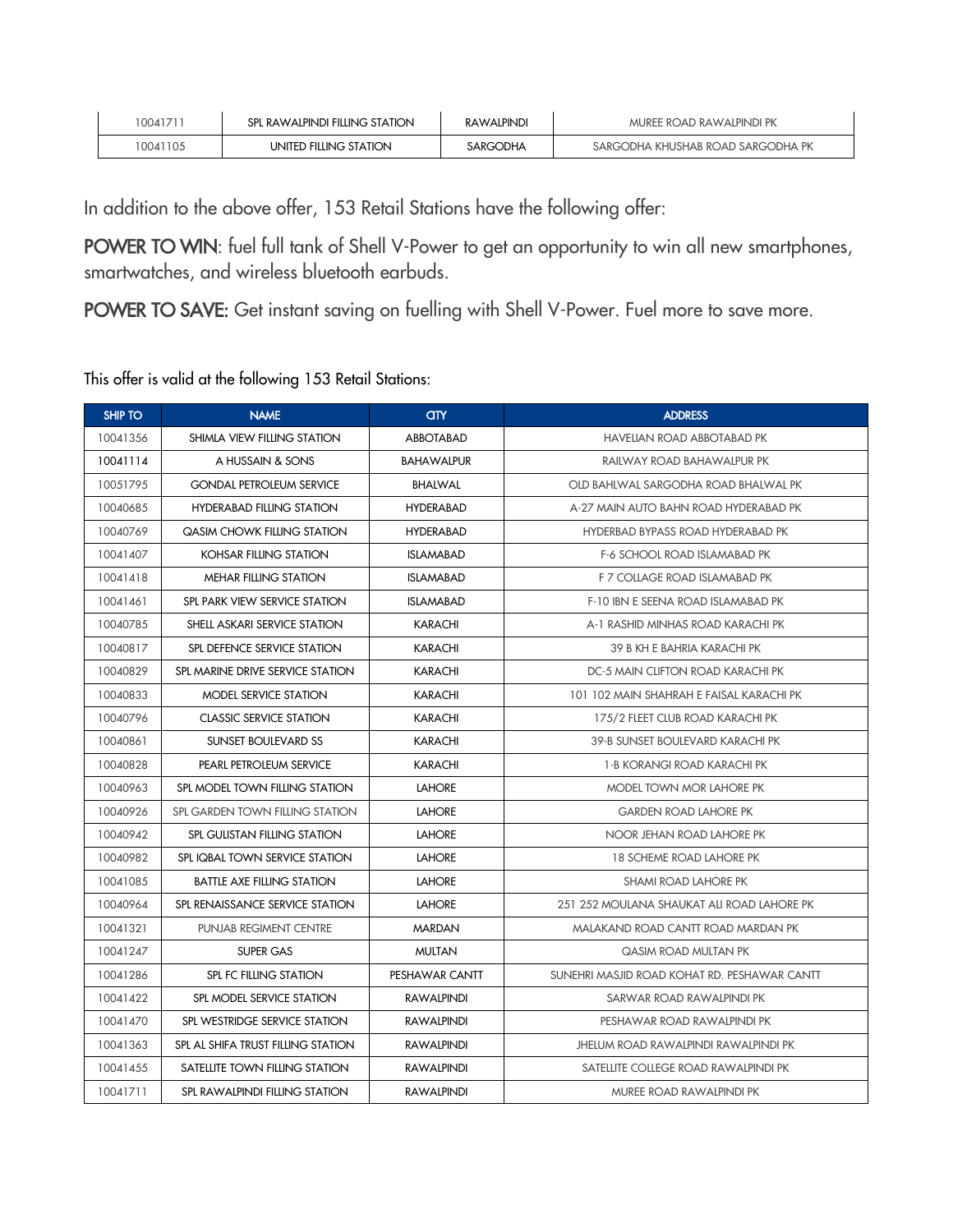| 10041105 | UNITED FILLING STATION                       | SARGODHA           | SARGODHA KHUSHAB ROAD SARGODHA PK                                      |
|----------|----------------------------------------------|--------------------|------------------------------------------------------------------------|
| 10041458 | <b>TANNAN FILLING STATION</b>                | <b>ABBOTABAD</b>   | KARAKURM HIGHWAY ABBOTTABAD ABBOTABAD PK                               |
| 10041378 | <b>CHINAR FILLING STN ABBOTABAD</b>          | ABBOTABAD          | MUREE ROAD ABBOTABAD PK                                                |
| 10041408 | KOHSAR FS HAVELLIAN                          | <b>ABBOTABAD</b>   | KARAKARAM ROAD ABBOTABAD PK                                            |
| 10041447 | <b>HATTIAN FILLING STATION</b>               | <b>ATTOCK</b>      | <b>G T ROAD ATTOCK PK</b>                                              |
| 10056326 | <b>HARMAIN FILLING STATION</b>               | <b>CHAKWAL</b>     | CHOA SAIDEN SHAH ROAD CHAKWAL PK                                       |
| 10041375 | <b>CHAKWAL FILLING STATION</b>               | <b>CHAKWAL</b>     | MAIN CHAKWAL TALAGANG ROAD CHAKWAL PK                                  |
| 12639898 | NEW CHICHAWATNI FILLING STATION              | <b>CHICHAWATNI</b> | N-5, NATIONAL HIGHWAY BYE-PASS, CHICHAWATNI                            |
| 10050911 | SADIQ S S CHINIOT                            | <b>CHINIOT</b>     | 4 KM SARGODHA CHINIOT ROAD CHINIOT PK                                  |
| 10040912 | <b>CANAL VIEW FILLING STATION</b>            | <b>DASKA</b>       | <b>GUJRANWALA DASKA SIALKOT ROAD DASKA PK</b>                          |
| 10040668 | DHARKI FILLING STATION                       | <b>DHARKI</b>      | 287 NATIONAL HIGHWAY DHARKI PK                                         |
| 10041040 | SPL LYALLPUR FILLING STATION                 | <b>FAISALABAD</b>  | KOTWALI ROAD FAISALABAD PK                                             |
| 10040931 | SPL D GROUND FILLING STATION                 | FAISALABAD         | SATIANA ROAD FAISALABAD PK                                             |
| 10040960 | <b>BLUE SKY PETROLEUM SERVICE</b>            | <b>FAISALABAD</b>  | JARANWALA ROAD FAISALABAD PK                                           |
| 10040959 | SHELL KOH E NOOR                             | FAISALABAD         | FAISALABAD JARANWALA ROAD FAISALABAD PK                                |
| 10040910 | <b>CRESCENT PETROLEUM SERVICE FSD</b>        | <b>FAISALABAD</b>  | SARGODHA ROAD FAISALABAD PK                                            |
| 10048276 | CITY PETROLEUM COMPANY                       | FAISALABAD         | 5 JAIL ROAD FAISALABAD PK                                              |
| 12658289 | SHELL BURRAQ FILLING STATION                 | <b>GAMBAT</b>      | NATIONAL HIGHWAY (N-5) GAMBAT                                          |
| 10040770 | SPL HAMRAHI SOUTH FILLING STATION            | <b>GHOTKI</b>      | NATIONAL HIGHWAY GHOTKI PK                                             |
| 10040940 | <b>NEW PEARL FILLING STATION</b>             | <b>GUJRANWALA</b>  | SIALKOT ROAD GUJRANWALA PK                                             |
| 12463350 | <b>GHOUS FS</b>                              | <b>GUJRANWALA</b>  | 1210-221 GT ROAD GUJRANWALA PK                                         |
| 12583049 | <b>RAHWALI FILLING STATION</b>               | <b>GUJRANWALA</b>  | OPPOSITE SETHI COLONY, GT ROAD                                         |
| 12628470 | KALAIR FILLING STATION                       | <b>GUJRANWALA</b>  | KOTLI SAHIYAN, GAKHAR MANDI, GT ROAD                                   |
| 10041383 | NEW GOWELL FILLING STATION                   | <b>GUJRAT</b>      | <b>JALAPUR JATTAN ROAD GUJRAT PK</b>                                   |
| 10041445 | <b>MOON FILLING STATION</b>                  | <b>GUJRAT</b>      | REHMAN SHAHEED ROAD GUJRAT PK                                          |
| 10041078 | SHAHEEN TRUCKING STATION                     | <b>HAFIZABAD</b>   | HAFIZABAD PINDI BHATTIAN ROAD HAFIZABAD PK                             |
| 12658291 | AL HAJ PETROLEUM SERVICE 2                   | <b>HALANI</b>      | NATIONAL HIGHWAY (N-5) HALANI                                          |
| 10041141 | SHELL CLASSIC FILLING STATION                | <b>HASILPUR</b>    | <b>CHISTIAN ROAD HASILPUR PK</b>                                       |
| 12684301 | NEW SHELL ZULFIQAR FILLING<br><b>STATION</b> | <b>HYDERABAD</b>   | N-5, NEAR HATRI, 166-167 KM, NATIONAL HIGHWAY, HYDERABAD               |
| 10041376 | <b>CLUB FILLING STATION</b>                  | <b>ISLAMABAD</b>   | MURREE ROAD ISLAMABAD PK                                               |
| 10041384 | <b>MARGALLA FILLING STATION</b>              | <b>ISLAMABAD</b>   | <b>G-10 BELA ROAD ISLAMABAD PK</b>                                     |
| 10041437 | POPULAR GAS STATION ISLAMABAD                | <b>ISLAMABAD</b>   | G 6 / 4 SHAERHA SEHERWARDY ISLAMABAD PK                                |
| 10051709 | 17 MILE FILLING STATION                      | <b>ISLAMABAD</b>   | MURREE EXPRESSWAY IMDCW ROUND ABOUT ISLAMABAD PK                       |
| 10041406 | KOHISTAN PETROLEUM SERVICE                   | <b>ISLAMABAD</b>   | PESHAWAR G T ROAD ISLAMABAD PK                                         |
| 10041457 | <b>MEZAAN FILLING STATION</b>                | <b>ISLAMABAD</b>   | PESHAWEAR GT ROAD ISLAMABAD PK                                         |
| 10041170 | <b>GOLRA FILLING STATION</b>                 | <b>JALALPUR</b>    | EID GAH LODHRAN ROAD JALALPUR PK                                       |
| 10040688 | SHELL ZULFIQAR PS                            | <b>JAMSHORO</b>    | 18 MAIN INDUS HIGHWAY JAMSHORO PK                                      |
| 12516233 | SHALIMAR MIDTOWN FIILING STATION             | <b>JHANG</b>       | SADDAR FAISALABD ROD JHANG PK                                          |
| 10050967 | SHELL SPEED WAYS FILLING STATION<br>(DO)     | <b>JHELUM</b>      | PINDI GT ROAD JHELUM PK                                                |
| 12780440 | <b>H.M FILLING STATION</b>                   | <b>JHELUM</b>      | NEAR RAMTALAI CHOWK, SHELL PETROL PUMP, SHADIWAL ROAD<br><b>GUJRAT</b> |
| 10041413 | SOHAWA FILLING STATION                       | <b>JHELUM</b>      | <b>G T ROAD JHELUM PK</b>                                              |
| 10041396 | <b>CENTURY FILLING STATION</b>               | <b>JHELUM</b>      | <b>G T ROAD JHELUM PK</b>                                              |
|          |                                              |                    |                                                                        |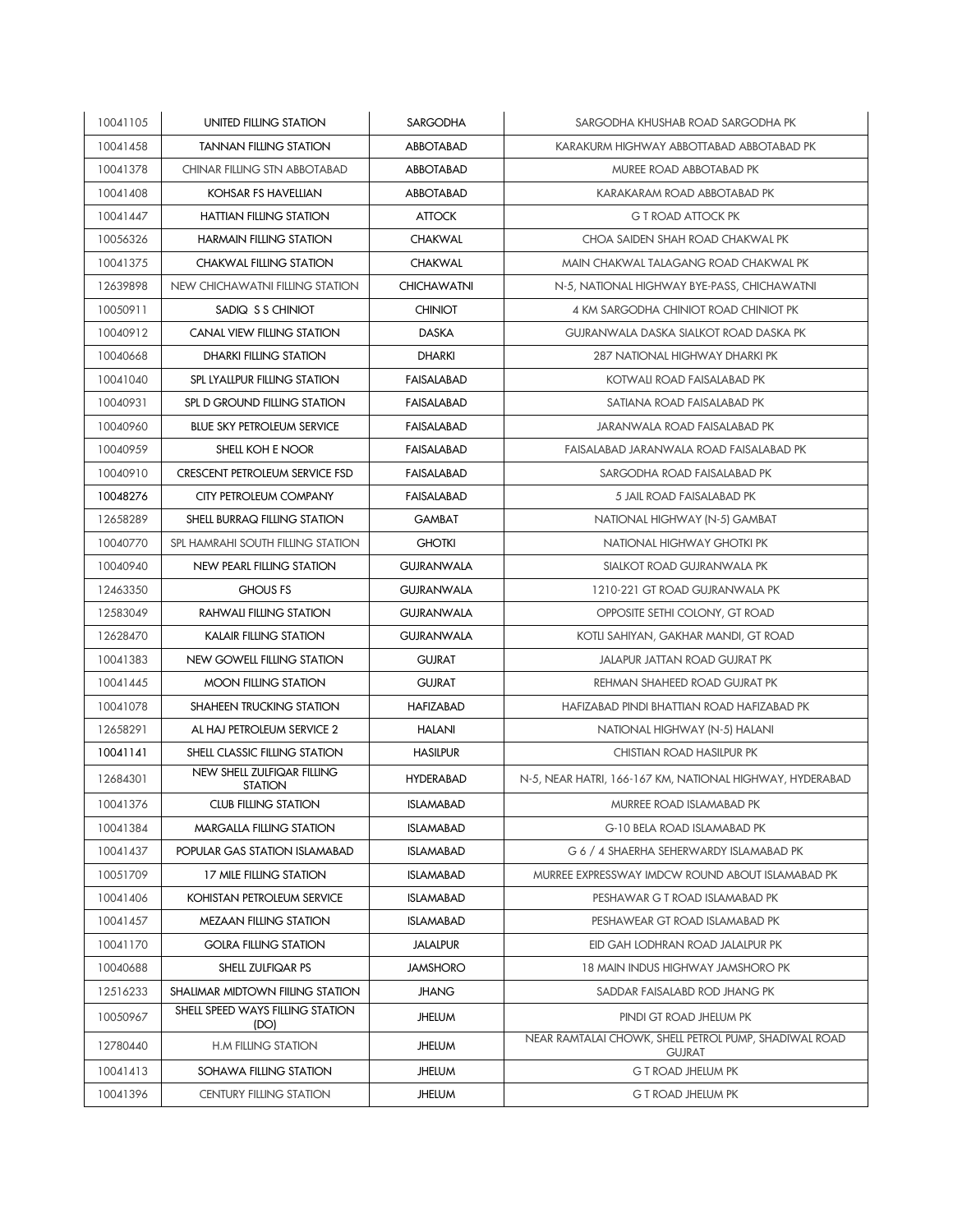| 10040694 | SPL HAMRAHI NORTH FILLING STATION      | KAMOO SHEED    | KAMO SHAHEED ROAD KAMOO SHEED PK               |
|----------|----------------------------------------|----------------|------------------------------------------------|
| 10040845 | POPULAR SERVICE STATION                | <b>KARACHI</b> | PP-1 SHARAH E FAISAL KARACHI PK                |
| 10040853 | SHELL SAFARI SERVICE STATION           | <b>KARACHI</b> | L-1 UNIVERSITY ROAD KARACHI PK                 |
| 10040842 | <b>NAFAY FILLING STATION</b>           | <b>KARACHI</b> | 351 370 QATAR HOSPITAL ROAD KARACHI            |
| 12154789 | <b>CREEK VISTA SERVICE STATION</b>     | <b>KARACHI</b> | 16TH STREET DHA PHASE 8 KARACHI PK             |
| 10040837 | <b>CENTRAL SERVICE STATION</b>         | <b>KARACHI</b> | 125 ENQUIRY OFFICE ROAD KARACHI PK             |
| 10040826 | <b>MALIK SERVICE STATION</b>           | <b>KARACHI</b> | SHAHRAH E FAISAL KARACHI PK                    |
| 10040807 | <b>HIGHWAY SERVICE STATION</b>         | <b>KARACHI</b> | ST 5 A SHAHRAH E PAK SUPER HIGHWAY KARACHI PK  |
| 10040839 | SUPERIOR FILLING STATION               | <b>KARACHI</b> | PP-ST 48 AGHA KHAN ROAD KARACHI PK             |
| 10040813 | <b>KARACHI SERVICE STATION</b>         | <b>KARACHI</b> | SC-18 SHAHRAH E LIAQUAT KARACHI PK             |
| 10040857 | URDU CHOWK PETROLEUM SERVICE           | <b>KARACHI</b> | <b>PWS LS-88 URDU CHAWK ROAD KARACHI PK</b>    |
| 10040843 | SPL LANDMARK SERVICE STATION           | <b>KARACHI</b> | 1 SHAHRAH E FAISAL KARACHI PK                  |
| 10040834 | CRYSTAL PETROLEUM SERVICE              | <b>KARACHI</b> | 1 SHAHRA E FAISAL TIPU SULTAN RD KARACHI PK    |
| 10040782 | SPL AMIL SERVICE STATION               | <b>KARACHI</b> | 234 M A JINNAH ROAD KARACHI PK                 |
| 10040850 | <b>MADINA AUTOS</b>                    | <b>KARACHI</b> | ST.5-B RASHID MINHAS ROAD KARACHI PK           |
| 10040793 | <b>CHAMPION SERVICE STATION</b>        | <b>KARACHI</b> | SF-15 BOARD OFFICE ROAD KARACHI PK             |
| 10040779 | AIRWAYS 1 PETROLEUM SERVICE            | <b>KARACHI</b> | 44 SHAHRAH E FAISAL KARACHI PK                 |
| 10040788 | <b>BEST WAY SERVICE STATION</b>        | <b>KARACHI</b> | 1/1/2 DR ZIAUDDIN AHMED ROAD KARACHI PK        |
| 10048277 | <b>JINNAH PETROLEUM SERVICE</b>        | <b>KARACHI</b> | SHARAH E FAISAL KARACHI PK                     |
| 10054644 | YASEEN PETROLEUM SERVICE               | <b>KARACHI</b> | 2A 2 SARWAR SHAHEED ROAD KARACHI PK            |
| 10048270 | RCD PETROLEUM SERVICE                  | <b>KARACHI</b> | 3063-3067 R C D HIGHWAY KARACHI PK             |
| 10048278 | <b>HAIDER FILLING STATION</b>          | <b>KARACHI</b> | <b>GIZRI ROAD KARACHI PK</b>                   |
| 10040789 | <b>HIGHLAND FILLING STATION</b>        | <b>KARACHI</b> | ST 1/8 KORANGI INDUSTRIAL AREA ROAD KARACHI PK |
| 10040806 | <b>GATEWAY GASOLINE</b>                | <b>KARACHI</b> | S-899 SHAHRAH E FAISAL KARACHI PK              |
| 10040812 | <b>JOHN FLEMING</b>                    | <b>KARACHI</b> | I I CHUNDRIGAR ROAD KARACHI PK                 |
| 10040818 | <b>SHAMIM PETROLEUM SERVICE</b>        | <b>KARACHI</b> | 5 GHULSHAN E SHAMIM ROAD KARACHI PK            |
| 10040852 | LIAQATABAD FILLING STATION             | <b>KARACHI</b> | ST4 S M TAUFIQ ROAD KARACHI PK                 |
| 10040856 | SHALIMAR SERVICE STATION KHI           | <b>KARACHI</b> | 57/1 KIYANI SHAHEED ROAD KARACHI PK            |
| 10040825 | <b>MAKKAH PETROLEUM SERVICE</b>        | <b>KARACHI</b> | PMTF ROAD KARACHI PK                           |
| 10040798 | <b>CRESCENT PETROLEUM SERVICE</b>      | <b>KARACHI</b> | GK 26/1 AGHA KHAN ROAD KARACHI PK              |
| 10040831 | MISKEEN PETROLEUM SERVICE              | KARACHI        | SIDDIQ WAHAB ROAD KARACHI PK                   |
| 10041024 | KHUSHAB FILLING STATION                | <b>KHUSHAB</b> | SARGODHA MIANWALI ROAD KHUSHAB PK              |
| 10040903 | CH MOHD SHARIF FS                      | <b>LAHORE</b>  | <b>RAVI ROAD LAHORE PK</b>                     |
| 10041088 | SPL SHIMLA HILL FILLING STATION        | <b>LAHORE</b>  | <b>EMPRESS ROAD LAHORE PK</b>                  |
| 10040938 | <b>GOLF VIEW SERVICE STATION</b>       | <b>LAHORE</b>  | ZAFER ALI ROAD LAHORE PK                       |
| 12538126 | <b>U&amp;S GULBERG FILLING STATION</b> | <b>LAHORE</b>  | COLLEHE ROAD LAHORE PK                         |
| 12606985 | SHELL MOON FILLING STATION             | <b>LAHORE</b>  | P-133-134, GHUSHAN-E-RAVI, GHUSHAN-E-RAVI ROAD |
| 10040913 | SHELL DHA G BLOCK SERVICE STATION      | <b>LAHORE</b>  | MAIN BOULEVARD ROAD LAHORE PK                  |
| 10040923 | SPL ALLAMA IQBAL                       | <b>LAHORE</b>  | FEROZEPUR ROAD LAHORE PK                       |
| 10050880 | <b>EXPO CENTRE FILLING STATION</b>     | <b>LAHORE</b>  | 1 RAIWIND BYPASS ROAD LAHORE PK                |
| 10051828 | ADEEL ENTERPRISES FS                   | <b>LAHORE</b>  | <b>BADDIAN ROAD LAHORE PK</b>                  |
| 10041026 | <b>NEW IQRA FILLING STATION</b>        | <b>LAHORE</b>  | <b>18 KM LAHORE KASUR ROAD LAHORE PK</b>       |
| 10040925 | <b>FAIZAN FILLING STATION</b>          | <b>LAHORE</b>  | ALLAMA IQBAL ROAD LAHORE PK                    |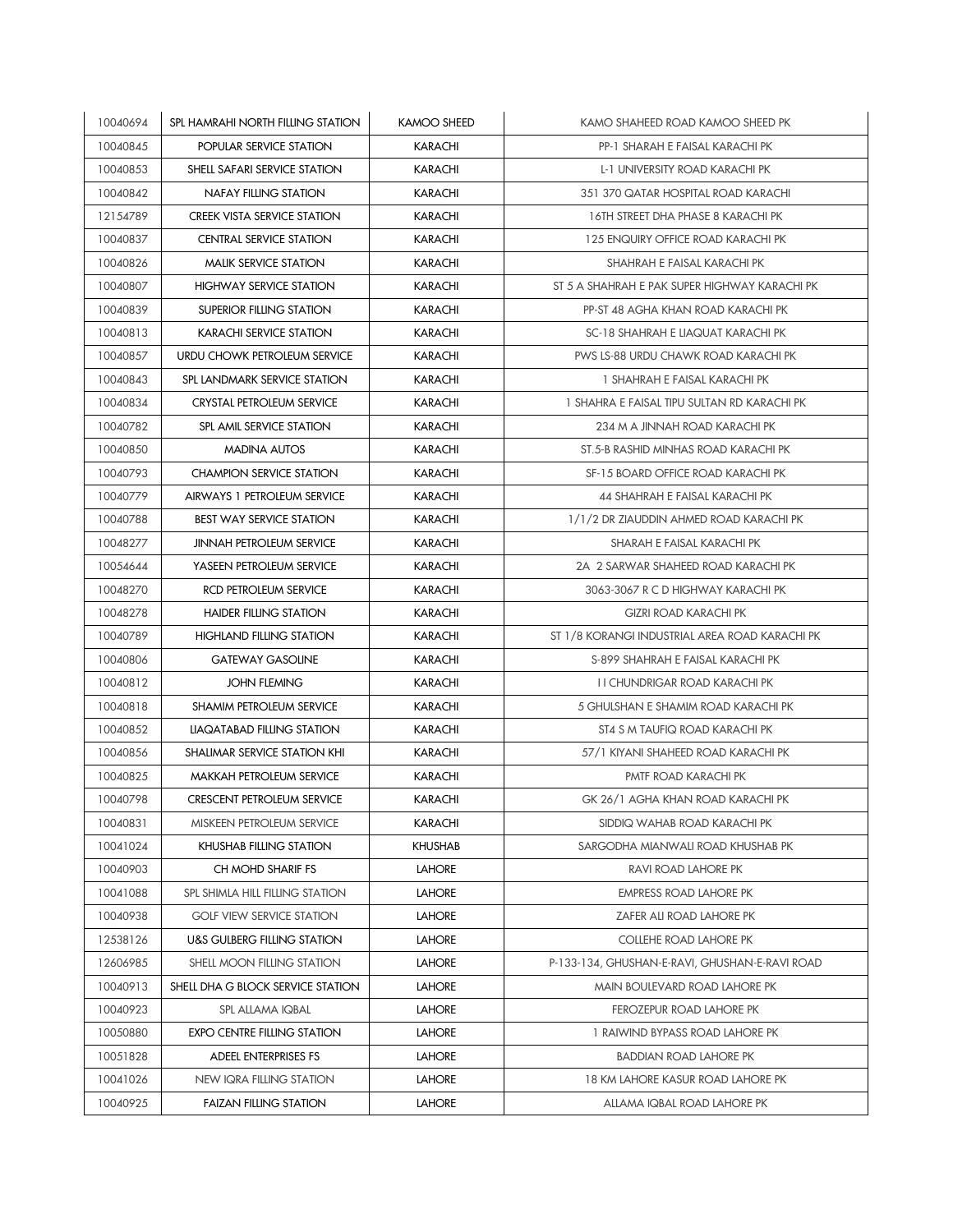| 10041103 | <b>UMER PERTOLEUM SERVICE</b>                 | <b>LAHORE</b>      | CANAL ROAD LAHORE PK                                                               |
|----------|-----------------------------------------------|--------------------|------------------------------------------------------------------------------------|
| 10050908 | A & A FILLING STATION LHR                     | <b>LAHORE</b>      | 59 IQBAL EVENUE SOCIETY LAHORE PK                                                  |
| 10052303 | AL ASAD GASOLINE                              | <b>LAHORE</b>      | 29-C COLLEGE ROAD LAHORE PK                                                        |
| 10048284 | <b>MODERN EXPO FILLING STATION</b>            | <b>LAHORE</b>      | 388-390 MOHAMMAD ALI ROAD LAHORE PK                                                |
| 10041102 | <b>MOTORWAY FILLING STATION</b>               | <b>LAHORE</b>      | MULTAN ROAD LAHORE PK                                                              |
| 12408416 | <b>AMEER SUPER</b>                            | <b>LAHORE</b>      | 436-437 MAIN BOULEVARD LAHORE PK                                                   |
| 12657676 | FILL IT UP FILLING STATION                    | <b>LAHORE</b>      | 28-29 BLOCK-F, MAIN ROAD LAHORE                                                    |
| 12640082 | S/S PECO ROAD FILLING STATION                 | <b>LAHORE</b>      | OPPOSITE SECTOR A/I TOWNSHIP, MAIN PECO ROAD                                       |
| 12639901 | <b>TAYYAB FILLING STATION</b>                 | <b>LAHORE</b>      | MAIN GT ROAD, RACHNA TOWN, SAHADRA, LAHORE                                         |
| 10041355 | <b>FIVE STAR FILLING STATION</b>              | <b>MANSEHRA</b>    | KARAKURAM HIGHWAY MANSEHRA PK                                                      |
| 10041163 | <b>HAROON FILLING STATION</b>                 | <b>MIAN CHANNU</b> | SAHIWAL ROAD MIAN CHANNU PK                                                        |
| 10041421 | <b>AZAD FILLING STATION</b>                   | <b>MIRPUR</b>      | QUAIDEAZAM STADIUM ROAD MIRPUR PK                                                  |
| 12653216 | <b>MIRPURKHAS GASOLINE</b>                    | <b>MIRPURKHAS</b>  | JARWARY SHAIKH, MIRPURKHAS ROAD                                                    |
| 12720691 | <b>ANMOL TRUCKING STATION</b>                 | <b>MIRPURKHAS</b>  | MIRPURKHAS-HYDERABAD ROAD, PLOT # 63, MIRPURKHAS                                   |
| 10040773 | MIRPURKHAS FILLING STATION                    | <b>MIRPURKHAS</b>  | A-9/G-6 IQBAL ROAD MIRPURKHAS PK                                                   |
| 10040677 | <b>DOST TAJ PETROEUM SERVICE</b>              | <b>MORO</b>        | 81/1 81/2 NATIONAL HIGHWAY MORO PK                                                 |
| 12777498 | <b>ZAMZAM CNG FILLING STATION</b>             | <b>MUIREEDKE</b>   | NANGAL SAHDAN STOP, GT ROAD MUREEDKE                                               |
| 12639893 | AL QURESH FILLING STATION                     | <b>MULTAN</b>      | <b>NEAR TABREZ INTERCHANGE</b>                                                     |
| 10048283 | <b>SHARIF FILLING STATION</b>                 | <b>MULTAN</b>      | <b>BOSAN ROAD MULTAN PK</b>                                                        |
| 10041202 | MULTAN PETROLEUM SERVICE                      | <b>MULTAN</b>      | MULTAN KHANEWAL ROAD MULTAN PK                                                     |
| 12589601 | ASKARI ASSOCIATES PETROLEUM<br><b>SERVICE</b> | <b>MULTAN</b>      | NORTHERN BYPASS CHOWK, BOSAN ROAD                                                  |
| 12636096 | AL HARMAIN FILLING STATION                    | <b>MULTAN</b>      | 23 KM, LAHORE ROAD MULTAN                                                          |
| 10041158 | NEW MULTAN GASOLINE                           | <b>MULTAN</b>      | <b>GENERAL BUS STAND ROAD MULTAN PK</b>                                            |
| 10041129 | <b>ASLAM FILLING STATION</b>                  | <b>MULTAN</b>      | SHAHRAH E RASHID MULTAN PK                                                         |
| 10041427 | NEELUM VALLEY FILLING STATION                 | MUZZAFARABAD       | NEELUM VALLEY ROAD MUZZAFARABAD PK                                                 |
| 10041020 | NAROWAL FILLING STATION                       | <b>NAROWAL</b>     | PASROOR NAROWAL ROAD NAROWAL PK                                                    |
| 10041216 | OKARA SERVICE STATION                         | <b>OKARA</b>       | OKARA FAISALABAD ROAD OKARA PK                                                     |
| 10041324 | PESHAWAR FILLING STATION                      | PESHAWAR           | RING ROAD HAYATABAD ROAD PESHAWAR PK                                               |
| 10041291 | PESHAWAR-II FILLING STATION                   | PESHAWAR           | G T ROAD RING ROAD CHOWK PESHAWAR PK                                               |
| 12662545 | <b>HANNA FILLING STATION</b>                  | PESHAWAR           | SHINWARI TOWN, RING ROAD PESHAWAR                                                  |
| 10041308 | SAFRON FILLING STATION                        | PESHAWAR           | KOHAT ROAD PESHAWAR PK                                                             |
| 12690573 | <b>CANTT FILLING STATION</b>                  | PESHAWAR           | NEAR AMAN CHOWK, SHELL PETROL PUMP, UNIVERSITY ROAD<br>PESHAWAR                    |
| 10041334 | STAR FILLING STATION PSH                      | PESHAWAR           | <b>JAMRUD ROAD PESHAWAR PK</b>                                                     |
| 10041268 | <b>GARRISON FILLING STATION PSH</b>           | PESHAWAR CANTT     | JAMRUD ROAD KHYBER ROAD PESHAWAR CANTT PK                                          |
| 12686300 | <b>GALAXY FILLING STATION</b>                 | QUETTA             | OPPOSITE SADA BAHAR TERMINAL, SARIAB ROAD                                          |
| 10050897 | AHMED FILLING STATION QUETTA                  | QUETTA             | KHOJAK ROAD QUETTA PK                                                              |
| 10040791 | <b>CENTRAL PETROLEUM SERVICE</b>              | QUETTA             | M A JINNAH ROAD QUETTA PK                                                          |
| 10041349 | <b>BUKHARI PETROLEUM SERVICE</b>              | <b>QUETTA</b>      | NEW ZARGON RD OVER HEAD BRIDGE QUETTA PK                                           |
| 10041233 | ROHI PETROLEUM SERVICE                        | RAHIM YAR KHAN     | ABU DHABI ROAD RAHIM YAR KHAN PK                                                   |
| 10041046 | <b>RAIWIND FILLING STATION</b>                | <b>RAIWIND</b>     | LAHORE RAIWIND ROAD RAIWIND PK                                                     |
| 12673389 | AL JANNAT FILLING STATION                     | <b>RAJANA</b>      | NEAR RAJANA MOTORWAY INTERCHANGE, TOBA CHICHAWANTI<br>ROAD, RAJANA -TOBA TEK SINGH |
| 10041374 | <b>KHANJEE FILLING STATION</b>                | <b>RAWALPINDI</b>  | <b>BOSTAN KHAN ROAD RAWALPINDI PK</b>                                              |